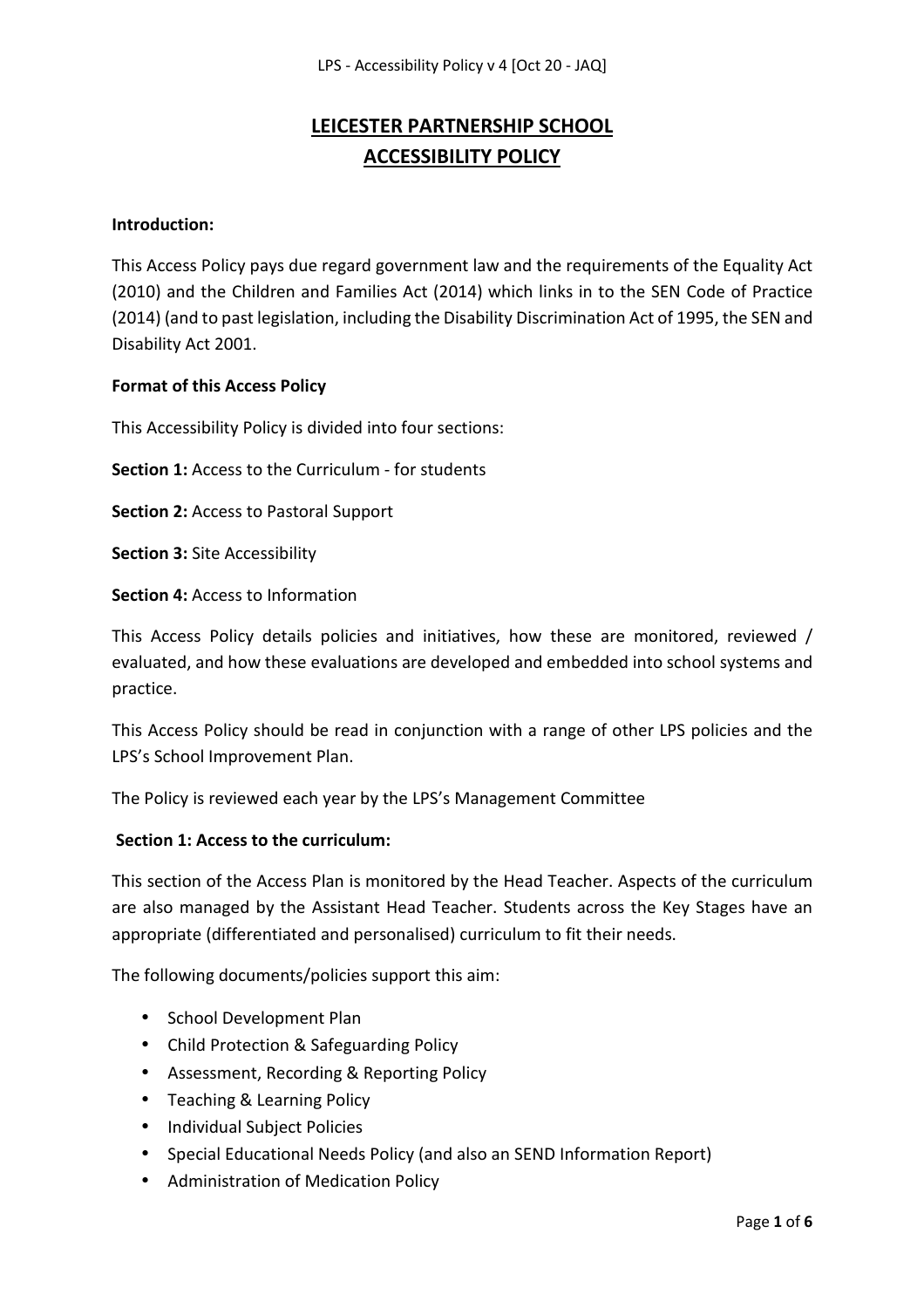The effectiveness and impact of this plan will be monitored by the SLT using a variety of approaches, including:-

- Analysis of on-line tracking data derived from our ForSkills [Functional Skills] testing tool.
- Children classified as 'Pupil Premium' are identified, and their curriculum progress is tracked and supported by all staff and overseen by our 2 Pupil Premium Champions.
- The quality and suitability of our teaching is monitored using a combination of teacher performance reviews, learning walks, planning, marking and work scrutinies and lesson observations.

Our curriculum is delivered using the following range of approaches:-

- At KS3 students are usually taught in mixed ability groups. The composition of these groups is carefully considered although the extent to which group composition can be selected is determined by the on-going admission of students, over which the LPS has only limited control.
- The curriculum that is offered is designed to develop our students personal, social and emotional skills and resilience and to maintain and progress their levels of academic progress in the core curriculum subjects of mathematics and English Language.
- At KS3 our Careers Guidance programmes are provided by an external provider [LEBC] and students are supported to develop employability skills by taking part in a range of work related activities and workshops.
- At KS4 careers education and guidance is provided by Leicester-shire Connexions Service and is provided on an individual student basis.
- All of our lessons have a focus on numeracy & literacy and at KS3 we dedicate some of our tutor time to the development of these key skills.
- At Key Stage 4 the curriculum is increasingly personalised and students can choose GCSE or functional skills courses in Maths, English and ICT and can also access a Skills for Employment & Future Learning [SEFL] course and a BTEC Science course.
- All of our KS4 students access a vocational programme and have the opportunity to gain vocational qualifications through our network of vocational training providers.
- Students with medical needs are accommodated within our normal lesson structures and staff receive training to ensure that these students are able to access the curriculum effectively and safely.

## **Section 2: Access to Pastoral Support:**

Our Pastoral & Behavioural Support Team, led by our Operational Managers, support student learning in the classrooms and also help our teaching team to manage behaviour effectively.

Our pastoral Team work closely with a number of agencies, including:-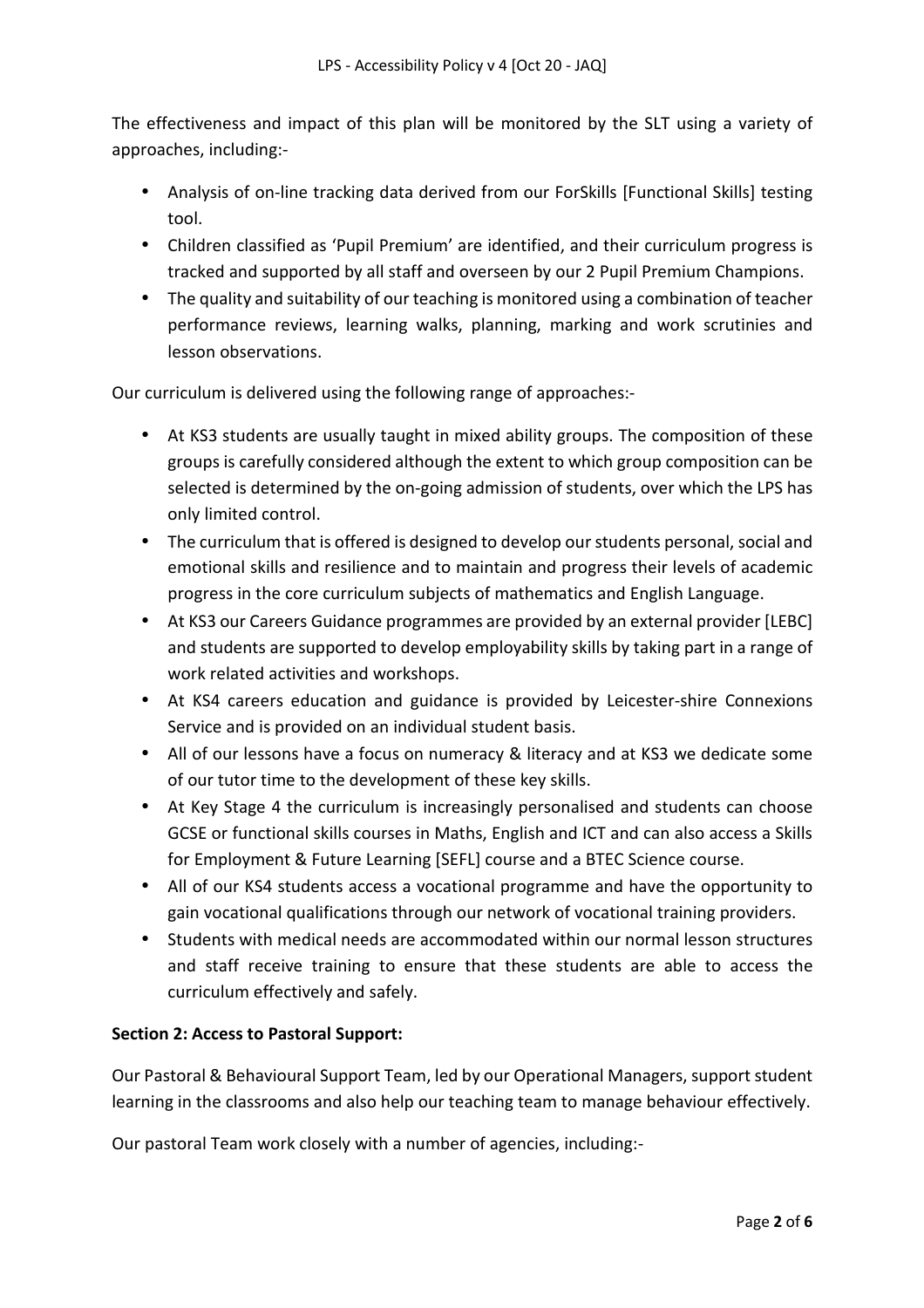- The School Nursing Service
- The Education Welfare Service
- The Careers Education and Guidance Service [LEBC and Connexions]
- Vocational & Alternative provision providers

Our Careers Information and Guidance Programme and our Personal Development Programmes all include elements of Social, Moral, Cultural & Spiritual Education, as well as Fundamental British Values and the PSHE themes of Health & Wellbeing, Relationships and the Wider World.

Our Assistant Head Teacher [SENCo] coordinates our SEN provision and arrangements and ensures that our students' needs are appropriately assessed and that suitable provision and support arrangements are put in place.

We have 4 Designated Child Protection staff across our 2 buildings and these staff undertake regular refresher training and liaise closely with social services and other relevant agencies, when necessary.

Looked After Children are identified and monitored.

Children classified as 'Pupil Premium' are identified and their curriculum progress is tracked by their subject Teachers, Tutors, the Assistant Head Teacher and Head Teacher on an ongoing basis.

Children who act as 'Young Carers' are identified and monitored and provided with additional support if this is required.

All our delivery staff are trained to use positive behaviour management strategies and restrictive physical intervention when these are required. It is our aim to reward students who demonstrate positive behaviours rather than punish students who demonstrate negative behaviours. However, a range of sanctions are applied to reinforce positive behaviours when the use of rewards has proved insufficiently effective.

Fixed period exclusions are used as a last resort and are regarded as a behaviour management strategy rather than a sanction.

Educational Psychologists closely support the work of the school, and of individual students, as required by their needs

The LPS aligns its support and intervention arrangements with those of the Leicester City's LSCB Early Help Assessment and Provision Thresholds.

Students have access to the School Nurse – a drop-in health care provision for students of all ages. (This service is confidential for students and school staff are not normally informed of who has attended.)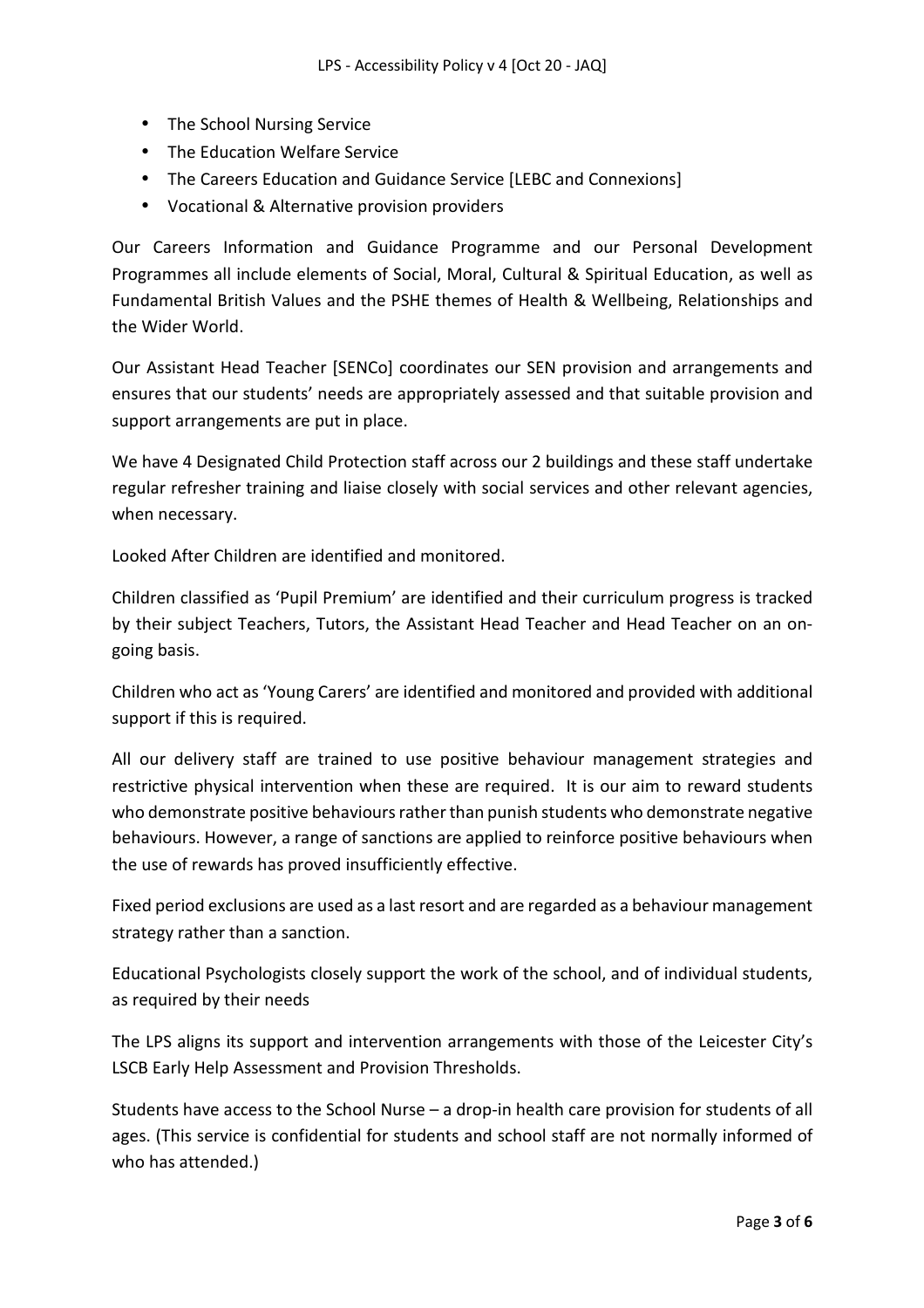Pastoral staff are able to give information and advice to parents on how to support their child as needed.

Any information provided by students is treated with the strictest of confidence, although students are advised that if any information provided raises a safeguarding concern this will be passed onto the appropriate individuals / agencies.

Enrichment events and guest speakers allow for bespoke PSHE sessions tailored for specific groups

Attendance is monitored daily and parents are contacted on the first day of absence. Pastoral staff liaise with pupils with lower attendance and support them with the provision of work and reintegration packages

Restorative Justice style activities take place to resolve issues between pupils

### **Section 3: Site Accessibility**

Responsibility for this section of the Access Plan lies jointly with the Head Teacher, Business Manager and Premises Officers. Students, staff, parents and visitors to the school on both sites have an equality of opportunity to access the curriculum and we aim to make all areas of the site accessible where possible.

Where buildings cannot be adapted, changes will be made to the curriculum -typically this will mean re-rooming to accessible accommodation.

The following policies and documents support these aims:

- Equality Policy
- Business Continuity Plan
- Health & Safety Policy
- School Improvement Plan
- Fire Risk Assessments and the Fire Safety Action Plan

Health and safety issues are identified and addressed on a continuous basis by a range of people within school - including The Health, Safety & Welfare Committee, Teachers & Lead Practitioners and Premises Officers.

Risk assessments are written for each individual pupil and these are regularly reviewed to reflect any changes in a student's behaviour or circumstances.

Information relating to student's medical conditions is detailed in their admissions documentation and in their Risk Assessment & Physical Handling Plans.

Medical conditions of staff affecting health and safety and site accessibility are known on a need to know basis by the Head Teacher and related staff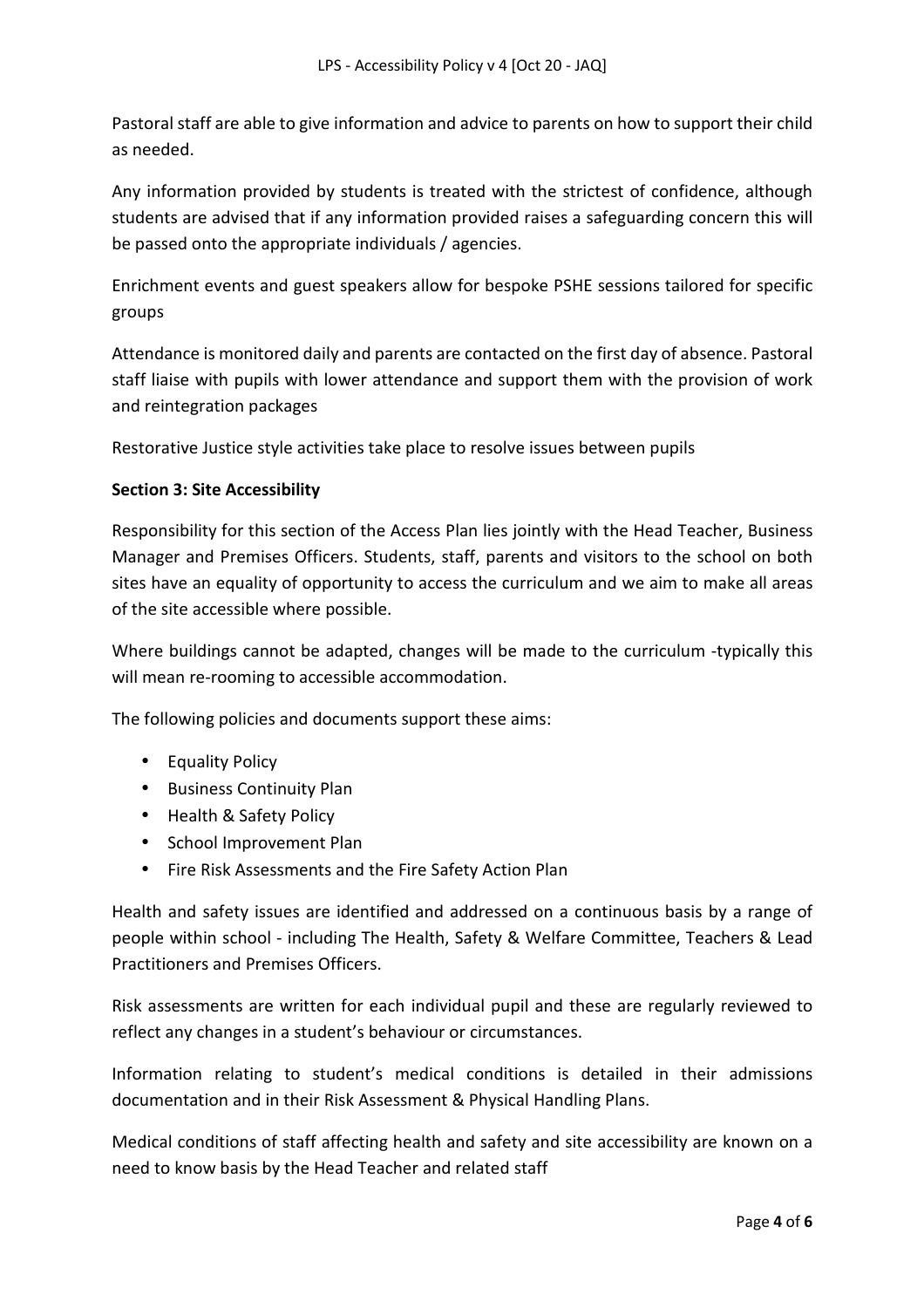Outside professionals (for example, Physical Disability Team, the Visual Impairment Team, Hearing Impairment, physiotherapists, Autism Outreach Service, Speech and Language Service) support the work of the school, and the integration and reintegration of specific students into suitable education provision

## **Section 4: Access to Information**

This section of the Access Plan is monitored by the Head Teacher and Business Manager with support from the school's ICT and administration team. The school liaises with the Local Authority to ensure compliance with Local Authority and Government statutes. Our aim is to ensure that students, parents, staff and visitors have access to the information that they need, with due regard to confidentiality.

This policy supports the legislative framework for responding to requests for information under the statutory access regimes established by:

- The Freedom of Information Act (FOIA)
- The Data Protection Act (DPA)
- The Disability Discrimination Act
- The Equality Act (2010)
- General Data Protection Regulation [May 2018]
- Other legislation that provides a right of access.

Please refer to our separate Data Protection & Privacy Policies for information about access to personal data and our data sharing procedures.

All requests for information should be made, preferably in writing, to the Head Teacher.

Any complaints should be addressed through the School's Complaints Procedure, available to view via the school website.

Information relating to Students is provided via the following:-

- Regular reporting of students' progress by written reports from Teachers and Lead Practitioners using the Collaborative Learning Manager [CLM] Program.
- Feedback from their subject Teachers & Lead Practitioners (verbal and written) relating to their work completed in class.
- Reviews of Individual Behaviour Plans, Pastoral Support Plans, TAC Meetings and EHCPs.
- The SEND review process
- Teachers' & Lead Practitioners' written comments in students' books / planners / letters and emails to parents; telephone conversations
- Tutor's contact with parents
- The school's website